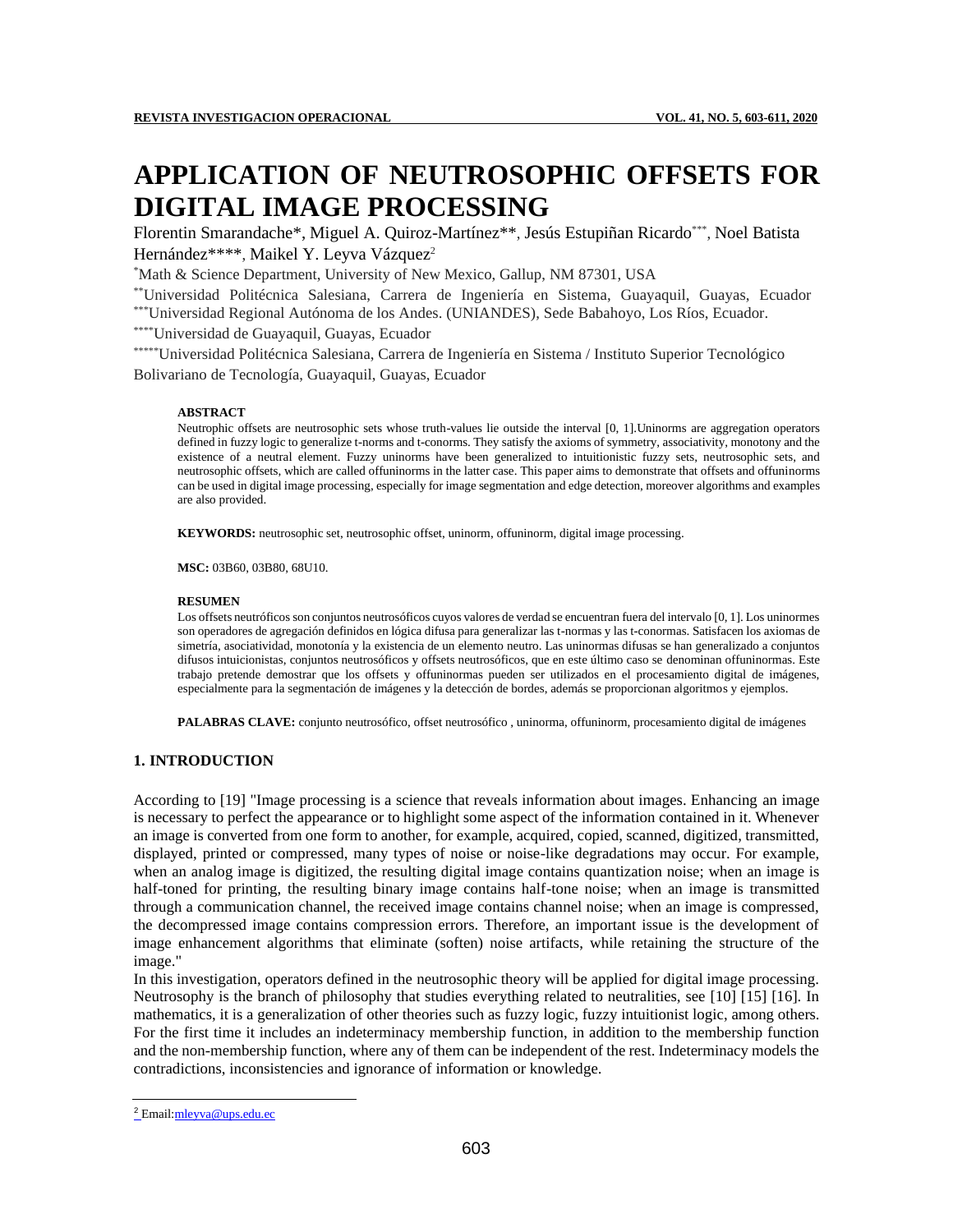Then the author FlorentinSmarandache himself defines for the first time the neutrosophic offsets, which are neutrosophic sets, whose truth values may lie outside the interval [0, 1]. A practical example to explain the usefulness of this theory appears in [17], as set out below.

Assuming we want to study the performance of a group of workers of a certain company, taking into account the number of weekly work hours, then, the set of good workers of the company is defined by the hours worked; then to any worker who fulfills all of his work hours with quality would be assigned a truth-value of 1 of membership to such a group, the worker who did not attend at any time is assigned a truth-value of 0, while the rest is assigned a value in the interval (0, 1), depending on their assistance. However, employees who worked overtime with higher quality than the rest, should have a membership value greater than 1, and those without any assistance and that also caused damage to the company, should have a negative membership value.

This new type of sets has logical operators such as negation, conjunction, disjunction, among others. This leads to the definition of offnegations, offnorms and offconorms.

A very useful aggregation operator is the uninorm, which in fuzzy logic generalizes the idea of t-norm and tconorm, see [1]. A uninorm is an aggregation operator that satisfies the axioms of symmetry, associativity, monotony and the existence of a neutral element. In the case of t-norms the neutral element is 1, while in tconorms it is 0.

Uninorms have had great applications in different fields, such as decision-making, as an activation function in artificial neural networks ([18]), among others, including digital image processing, see [4] [7]. They have been generalized to other logics such as Atanassov's fuzzy intuitionist logic ([2]), or the neutrosophic logic ([6]) and the Smarandache's offlogic, in the latter case it was called offuninorm when it includes offsets, see [5].

Offuninorms were defined for the first time in [5], with the objective of having an aggregation operator for the neutrosophic offsets. However, the authors of the article described some approaches to the idea of a fuzzy uninorm where intervals outside [0, 1] were admitted, which means that the association between uninorm and offset is very natural, see [1] [18]. These concepts are also linked to the Prospector operator used in the famous MYCIN medical expert system ([13]). Additionally, it is demonstrated that the calculation with offsets is simpler and equal or more interpretable than the use of fuzzy sets.

The aim of this article is to demonstrate that offsets and offnorms can be used as filters in digital image processing. For this purpose, some filters based on these concepts are proposed and the use of this tool for segmenting images ([8]) and for edge detection ([9] [11]) are illustrated with some examples.

This paper is structured as follows: Section 2 Materials and Methods, contains the main definitions from neutrosophic offsets to neutrosophic offuninorms. Section 3 is dedicated to algorithmization and illustration with examples of the use of neutrosophic offsets and offnorms as filters in digital image processing. The article ends with section 4 conclusions.

### **2. MATERIALS AND METHODS**

This section describes the main concepts required to understand this article, which are formally defined below. **Definition 1.**([10]) Let X be a universe of discourse. A *Neutrosophic Set* (NS) is characterized by three membership functions,  $u_A(x)$ ,  $r_A(x)$ ,  $v_A(x)$ :  $X \rightarrow 0$ ,  $T_0$ ,  $T_1$ , which satisfy the condition  $0 \leq$ inf  $r_A(x)$  + inf  $v_A(x)$  sup  $u_A(x)$  + sup  $r_A(x)$  + sup  $v_A(x)$  s  $3$  for all  $x \Box X$ ,  $u_A(x)$ ,  $r_A(x)$  and  $v_A(x)$  denote

the functions of truthfulness, indeterminacy and falseness membership of x in A, respectively, and their images are standard or non-standard subsets of  $\begin{bmatrix} -0, 1 \\ -1, 1 \end{bmatrix}$ .

*Single-Value- Neutrosophic Sets*, which are defined below, were created in order to apply the NS to nonphilosophical problems.

**Definition 2.** ([10]) Let X be a universe of discourse. A *Single-Value-Neutrosophic-Set* (SVNS) A over X is an object defined as follows:<br>A  $\{\Leftarrow x, u_A x, r_A x, v_A x : x \in (\ )$  () ())

Α X} (1)

Where  $u_A$ ,  $r_A$ ,  $v_A: X \to [0,1]$ , satisfy the condition  $0 \le u_A(x) + r_A(x) + v_A(x) \le 3$  for all  $x \Box X$ .  $u_A(x)$ ,  $r_A(x)$ and  $V_A(x)$  denote the membership functions of truthfulness, indeterminacy and falseness of x in A, respectively. For the sake of convenience, a *Single-Value-Neutrosophic Number* (SVNN) will be represented as A = (a, b, c), where a, b, c  $\Box$  [0,1] and that satisfies  $0 \le a + b + c \le 3$ .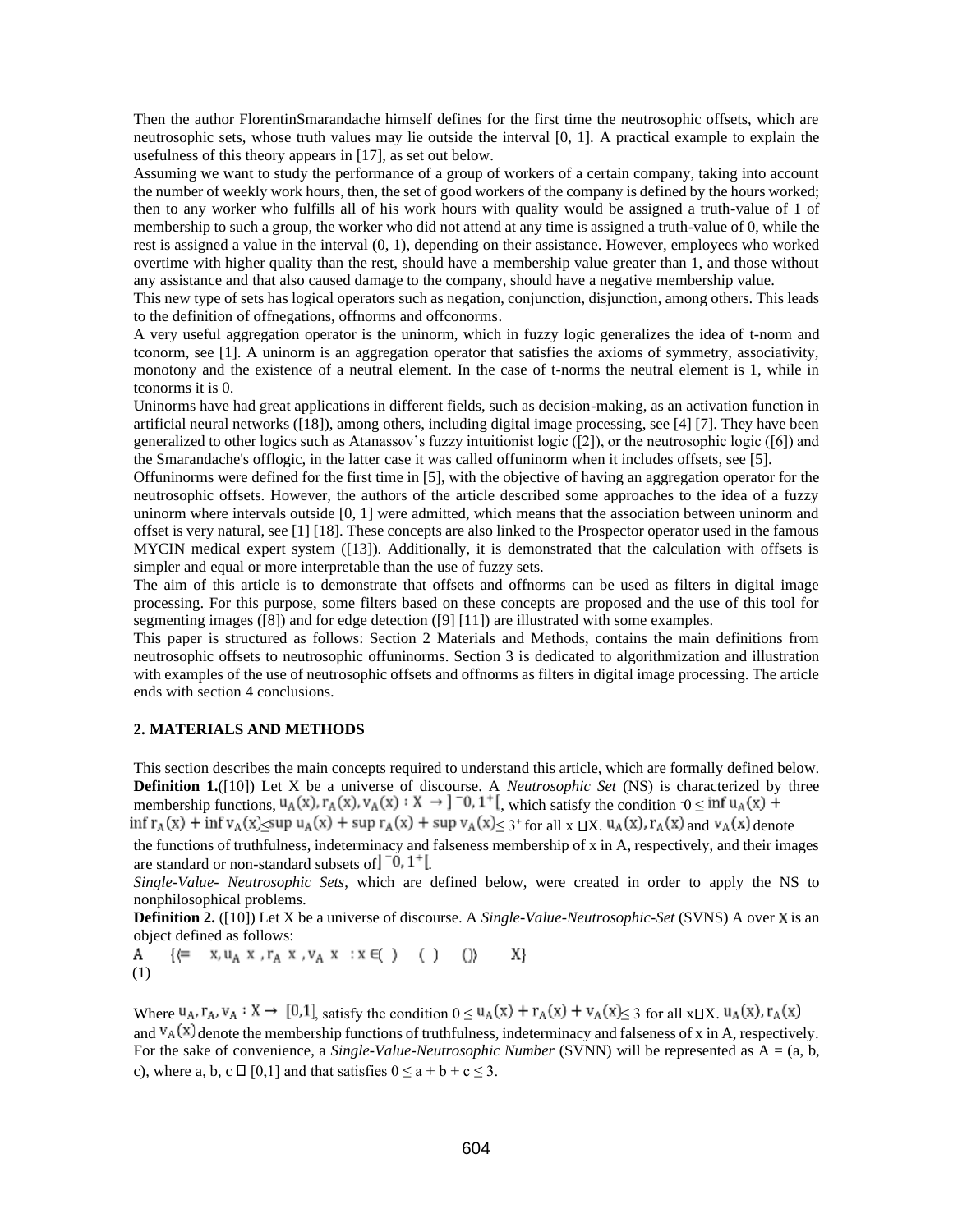**Definition 3.** Let X be a universe of discourse and the neutrosophic set  $A_1 \square X$ . Let  $T(x)$ ,  $T(x)$ ,  $F(x)$  be the membership, indeterminacy and non-membership functions, respectively, of a generic element *x*DX, with regard to the neutrosophic set  $A_1$ :

T, I, F:  $X\square[0, \square]$ , where  $\square > 1$  is called an *overlimit*,  $T(x)$ ,  $I(x)$ ,  $F(x)\square[0, \square]$ . A *Single-Value-Overset* A<sub>1</sub> is defined as  $A_1 = \{(x, (T(x), I(x), F(x))), x \in X\}$ , such that there is at least one element in  $A_1$  that contains at least a neutrosophic component greater than 1, and does not contain any element with components less than 0, see [17].

**Definition 4.** Let X be a universe of discourse and the neutrosophic set  $A_2\Box X$ . Let  $T(x)$ ,  $I(x)$ ,  $F(x)$  be the membership, indeterminacy and non-membership functions, respectively, of a generic element *x*DX, with regard to a neutrosophic set  $A_2$ :

T, I, F:  $X \Box [\Box, 1]$ , where  $\Box < 0$  is called an *underlimit*,  $T(x)$ ,  $I(x)$ ,  $F(x) \Box [\Box, 1]$ . A *Single-Value-Underset*  $A_2$  is defined as:  $A_2 = \{(x, (T(x), I(x), F(x))), x \in X\}$  such that there is at least one element in A<sub>2</sub>which contains at least one neutrosophic component that is less than 0, and does not contain any element with components greater than 1, see [17].

**Definition 5.** Let X be a universe of discourse and the neutrosophic set A<sub>3</sub> $\Box X$ . LetT(*x*), I(*x*), F(*x*) be the membership, indeterminacy and non-membership functions, respectively, of a generic elementx  $\Box X$ , with regard to a neutrosophic setA3:

T, I, F: X $\Box$ [ $\Box$ , where  $\Box$  <  $0 < 1 < \Box$ ,  $\Box$  is called an *underlimit*, while  $\Box$  is called an *overlimit*,  $\Box(x)$ ,  $\Box(x)$ ,

 $F(x)\Box[\Box]$ , A *Single-Value-Offset* A<sub>3</sub> is defined as:  $A_3 = \{(x, (T(x), I(x), F(x))), x \in X\}$ , such that there is at least one element in  $A_3$ which contains a neutrosophic component greater than 1, and contains another neutrosophic component that is less than 0, see [17].

Let X be a universe of discourse,  $A = \{(x, (T_A(x), I_A(x), F_A(x))), x \in X\}$  and  $B = \{(x, (T_B(x), I_B(x), F_B(x))), x \in X\}$  are two single value oversets /undersets / offsets.

 $T_A$ ,  $I_A$ ,  $F_A$ ,  $T_B$ ,  $I_B$ ,  $F_B$ :  $X \Box [\Box, \Box]$ , where  $\Box \Box \odot < 1 \Box \Box$ ,  $\Box$  is an underlimit, while  $\Box$  is the overlimit,  $T_A(x)$ ,  $I_A(x)$ ,  $F_A(x), T_B(x), F_B(x), F_B(x)$ [[], []. Note that in this definition, all three possible cases are taken into account: overset  $\Box = 0$  and  $\Box > 1$ , underset when  $\Box < 0$  and  $\Box = 1$ , and offset when  $\Box < 0$  and  $\Box > 1$ .

Then, the main operations on these sets are defined as follows:  $A \cup B = \{(x, \langle max(T_A(x), T_B(x)), min(T_A(x), I_B(x)), min(F_A(x), F_B(x))\rangle), x \in X\}$  is the union.  $A \cap B = \{(x, (\min(T_A(x), T_B(x)), \max(T_A(x), I_B(x)), \max(F_A(x), F_B(x))\}), x \in X\}$  is the intersection,  $C(A) = \{(x, (F_A(x), \Psi + \Omega - I_A(x), T_A(x))), x \in X\}$  is the neutrosophic complement of the overset / underset / offset.

**Definition 6.** Letc be a neutrosophic component (T<sub>O</sub>, I<sub>O</sub> o F<sub>O</sub>). *c*: M<sub>O</sub> $\Box$ [ $\Box$ ,  $\Box$ ], where  $\Box$  $\Box$  0 and  $\Box$  $\Box$ 1. The *neutrosophic component n-offnorm*  $N_0^n$ :  $\left[ \begin{array}{c} \end{array} \right]^2 \rightarrow \left[ \begin{array}{c} \end{array} \right]$  satisfies the following conditions for any elements *x*, *y*, *z* MO:

 $N_0^n(c(x)) = N_0^n(c(x)) = c(x)$  (Over-boundary conditions), ii.  $N_0^n(c(x), c(y)) = N_0^n(c(y), c(x))$ (Commutativity), iii. If  $f(c(x) \le c(y)$  then  $N_0^n(c(x), c(z)) \le N_0^n(c(y), c(z))$  (Monotony).  $N_0^n(N_0^n(c(x), c(y)), c(z)) = N_0^n(c(x), N_0^n(c(y), c(z)))$ iv. (Associativity).

**Definition 7.** Let *c* be a neutrosophic component (T<sub>O</sub>, I<sub>O</sub> o F<sub>O</sub>). *c*: M<sub>O</sub> $\Box$ [ $\Box$ ], where  $\Box$  $\Box$  0 and  $\Box$  $\Box$ 1. The *neutrosophic component n-offconorm*  $\delta$ <sup>6</sup>:  $\lceil \cdot \rceil^2 \rightarrow \lceil \cdot \rceil$  atisfies the following conditions for any elements *x*, *y*, *z* MO:

- i.  $N_0^{co}(c(x), \Omega) = \Omega$ ,  $N_0^{co}(c(x), \Psi) = c(x)$  (Over-boundary conditions),
- ii.  $N_0^{co}(c(x), c(y)) = N_0^{co}(c(y), c(x))$  (Commutativity),
- iii. If  $\text{If } C(x) \leq c(y)$  then  $N_0^{co}(c(x), c(z)) \leq N_0^{co}(c(y), c(z))$  (Monotony), iv.

 $N_0^{co}(N_0^{co}(c(x), c(y)), c(z)) = N_0^{co}(c(x), N_0^{co}(c(y), c(z)))$  (Associativity).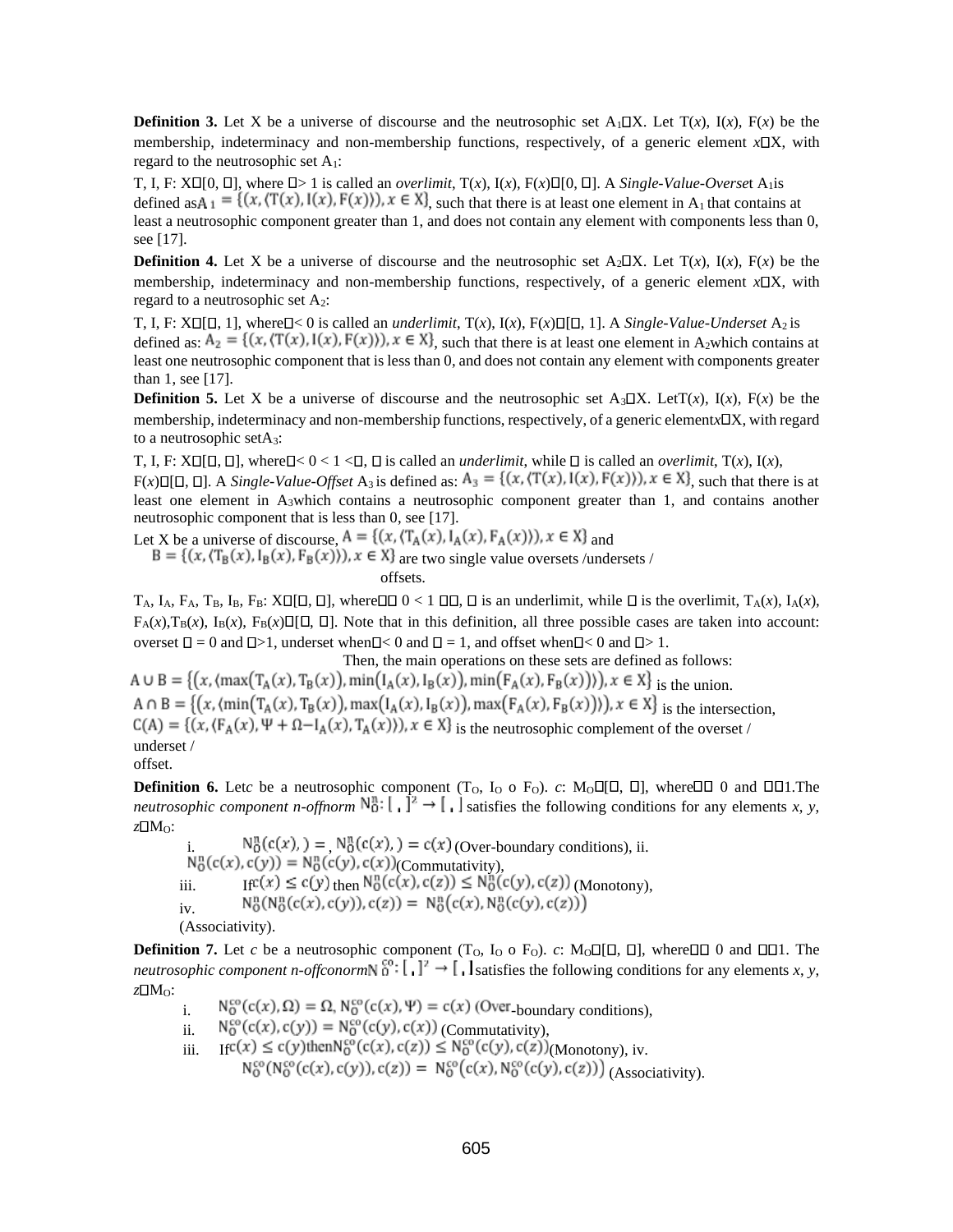**Example 1.** An example of offAND/offOR pair is,

 $c(x)$ <sub>70</sub> $c(y)$  = min(c(x), c(y)) and c(x)<sub>70</sub> $c(y)$  = max(c(x), c(y))<sub>,</sub> respectively.

**Example 2.**An offAND/offOR pair is,

 $c(x)$ <sub>LO</sub> $c(y)$  = max( $\Psi$ ,  $c(x) + c(y) - \Omega$ ) and  $c(x)$ <sub>LO</sub> $c(y)$  = min( $\Omega$ ,  $c(x) + c(y)$ )<sub>, respectively.</sub>

**Definition 8.**([5]) Let *c* be a neutrosophic component (T<sub>O</sub>, I<sub>O</sub> o F<sub>O</sub>). *c*: M<sub>O</sub> $\Box$ [ $\Box$ ], where  $\Box$  $\Box$  $\Box$  and  $\Box$  $\Box$  The *neutrosophic component n-offuninorm*  $\mathbb{N}_0^*$ :  $\downarrow$   $\downarrow^2 \rightarrow \downarrow$  . Isatisfies the following conditions for any elements *x*,  $y, zDM<sub>O</sub>$ :

- i. There is a  $c(e)\Box M_0$ , such that  $N_0^u(c(x), c(e)) = c(x)$  (Identity),
- ii.  $N_0^{\alpha}(c(x), c(y)) = N_0^{\alpha}(c(y), c(x))$  (Commutativity),
- iii. If  $c(x) \leq c(y)$  then  $\delta(c(x), c(z)) \leq N_0^{\alpha}(c(y), c(z))$  (Monotony), iv. (Associativity).

**Example 3.** Two examples of n-offuninorms components are defined as follows:

$$
U_{ZC}(c(x), c(y)) = \begin{cases}\n-1 \left( \frac{1}{2} (c(x)) \frac{1}{20} (c(y)) \right), \text{ if } c(x), c(y) \in [c(c|)] \\
-1 \left( \frac{1}{2} (c(x)) \frac{1}{20} (c(y)) \right), \text{ if } c(x), c(y) \in [c(e), ]\n\end{cases}
$$
\n
$$
U_{ZD}(c(x), c(y)) = \begin{cases}\n-1 \left( \frac{1}{2} (c(x)) \frac{1}{20} (c(y)) \right), \text{ if } c(x), c(y) \in [c(e), ]\n\end{cases}
$$
\n
$$
U_{ZD}(c(x), c(y)) = \begin{cases}\n-1 \left( \frac{1}{2} (c(x)) \frac{1}{20} (c(y)) \right), \text{ if } c(x), c(y) \in [c(e), ]\n\end{cases}
$$
\n
$$
U_{ZD}(c(x), c(y)) = \begin{cases}\n-1 \left( \frac{1}{2} (c(x)) \frac{1}{20} (c(y)) \right), \text{ if } c(x), c(y) \in [c(e), ]\n\end{cases}
$$
\n
$$
U_{ZD}(c(x), c(y)) = \begin{cases}\n-1 \left( \frac{1}{2} (c(x)) \frac{1}{20} (c(y)) \right), \text{ if } c(x), c(y) \in [c(e), ]\n\end{cases}
$$

Λ v Where ZO and ZO were defined in Example 1;  $c(e) \Box (\Box, \Box)$ .

 $\overline{a}$ 

 $F_{\text{or}}$   $i: [\Upsilon, c(e)] \rightarrow [\Upsilon, \Sigma], \quad \varphi_1 : [\Upsilon, \Sigma] \rightarrow [\Upsilon, c(e)], \quad \varphi_2 : [c(e), \Sigma] \rightarrow [\Upsilon, \Sigma]$  and defined in Equations 2, 3, 4 and 5, respectively.

$$
{}_{1}(c(x)) = \left(\frac{\Omega - \Psi}{c(e) - \Psi}\right)(c(x) - \Psi) + \Psi
$$
\n
$$
(3) \quad {}_{1}^{-1}(c(x)) = \left(\frac{c(e) - \Psi}{\Omega - \Psi}\right)(c(x) - \Psi) + \Psi
$$
\n
$$
{}_{2}(c(x)) = \left(\frac{\Omega - \Psi}{\Omega - c(e)}\right)(c(x) - c(e)) + \Psi
$$
\n
$$
{}_{-}^{-1}(c(x)) = \left(\frac{\Omega - \Psi}{\Omega - \Psi}\right)(c(x) - \Psi) + c(e)
$$
\n
$$
-c(e) \tag{5}
$$

In [5] there are more offuninorms examples and ways to obtain them. Since images are studied in this article, which are basically represented through matrixes containing integer values between 0 and 255, then the offuninorm defined from Silvert's fuzzy uninorm will be used, see [14] and Equation 6:

$$
u_{\lambda}(x, y)
$$
  
\n
$$
2xy
$$
\n
$$
u_{\lambda}(x, y) = [0, 1]^2 \setminus \{(0, 1), (1, 0)\} = \begin{cases} \lambda xy + (1 - x)(1 - y) & (0, 0) \\ 0, & \text{in another case} \end{cases}
$$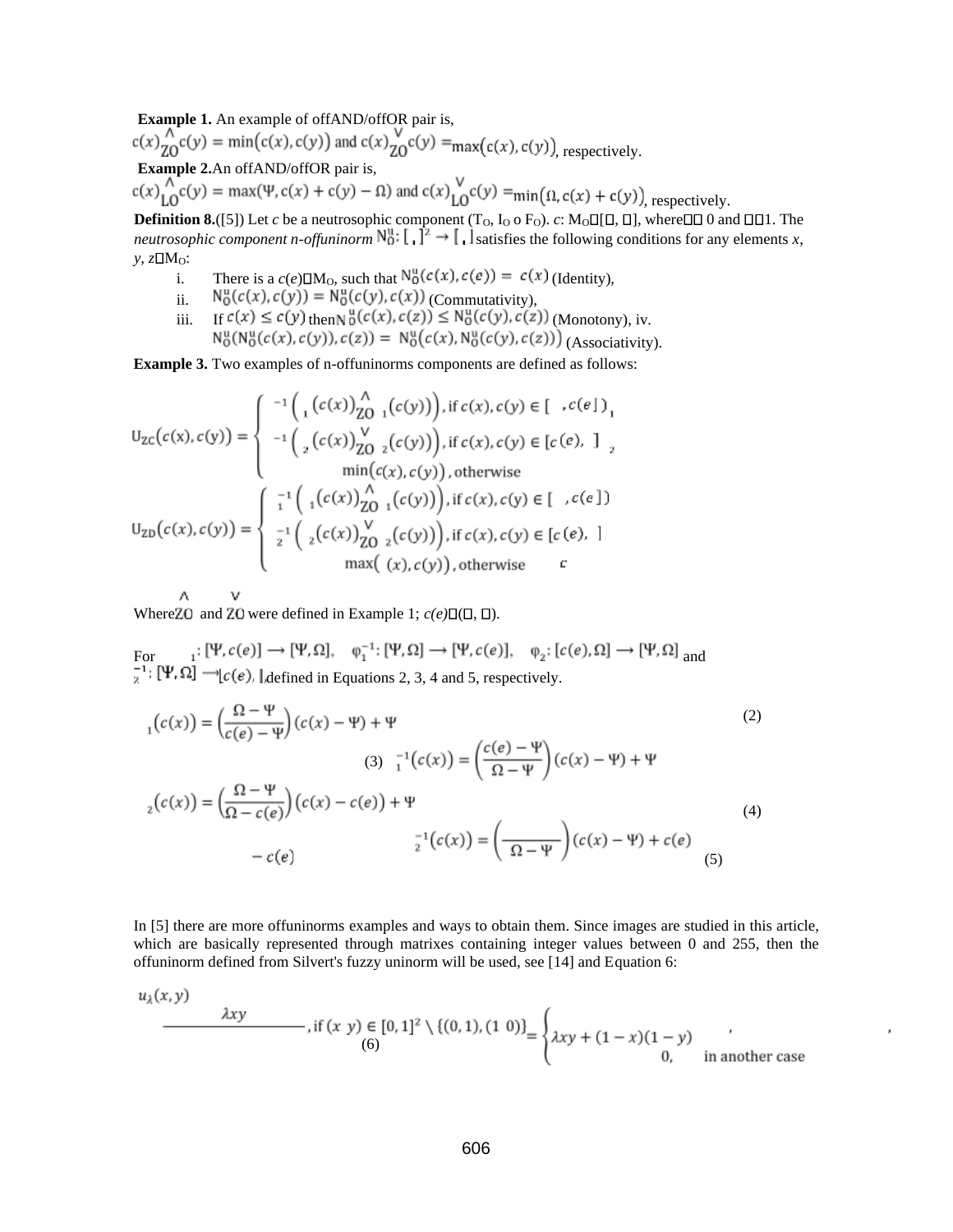$F_{\text{cor}}\lambda > 0$  and  $e_{\lambda} = \frac{1}{\lambda + 1}$ 

From Equation 6, the offuninorm is defined as shown in Equation 7:

$$
\widehat{N}_0^{\mathrm{u}}(c_0(x), c_0(y)) = \varphi_3^{-1}\left(u_{\lambda}\left(\varphi_3(c_0(x)), \varphi_3(c_0(y))\right)\right) \tag{7}
$$

Where  $a: \begin{bmatrix} 1 \end{bmatrix} \rightarrow [0, 1]$  and its inverse  $a^{-1}: [0, 1] \rightarrow [\Psi, \Omega]$  are expressed in equations 8 and 9, respectively.

$$
E_{3}(c(x)) = \frac{c(x) - \Psi}{\Omega - \Psi} \tag{8}
$$

$$
x_3^{-1}(c(x)) = (x_3 + c(x_2)) + (y_3 + c(x_3))
$$

While  $c_0(x)$  is a neutrosophic component of n-offuninorm.

In particular,  $\Box \Box = 0$  and  $\Box = 255$  will be set. The parameter  $\Box$  will be set taking into account that the neutral element of the offnorm defined in Equation 7, is calculated by  $e_o = \varphi_3^{-1}(e_\lambda) = \varphi_3^{-1}(\frac{1}{\lambda+1})$ . Let us note that in this case it is approached with oversets instead of offsets, however, they will still be called offsets because it is not discarded that in some cases it might be useful to apply truth values less than 0.

## **3. RESULTS**

In this section, the proposed algorithms will be described and the results of the processing performed on several images will be given. To carry out the experiments, the algorithms were coded in Octave 4.2.1, which is a free software for mathematical calculations, similar to MATLAB, see [3].

We will start by describing the neutrosophic offset segmentation:

### **Neutrosophic offset segmentation algorithm**

1. The image is converted to a gray tones image. Therefore, a single matrix of dimension nxm is obtained, whose elements are integer values from 0 to 255. Each pixel will be denoted by  $P(i,j)$  to represent its value in row i, column j of the matrix;  $1 \Box i \Box$  n and  $1 \Box j \Box$  m.

2. Each  $P(i, j)$  is taken to the neutrosophic domain containing a triplet of elements corresponding to the truthfulness, indeterminacy and falsehood that is a white pixel. This is denoted by  $P_{NS}(i,j)$  =  $(T(i,j), I(i,j), F(i,j))$ . In order to do so, the following formulas are used:  $T(3) = AM[0/(100, m) + 10]$  /  $\frac{1}{2}$  min $(3 + 1.255)$ 

$$
\Gamma(1, j) = AM\{P(k, 1): \max\{i - 1, 0\} \le k, 1 \le \min\{i + 1, 255\}\}\tag{10}
$$

AM denotes the arithmetic mean.

$$
I(i,j) = |P(i,j) - T(i,j)| \tag{11}
$$

$$
F(i,j) = 255 - T(i,j) \tag{12}
$$

3. A threshold value U is set, such that the following formula is defined:

$$
\overline{\Gamma}(i,j) = \begin{cases} \overline{\Gamma}(i,j) \text{ si } I(i,j) < U \\ \overline{\Gamma}_{P}(i,j) \text{ si } I(i,j) \ge U \end{cases} \tag{13}
$$

$$
\overline{T}_{P}(i,j) = AM\{T(k,l): \max\{i-1, 0\} \le k, l \le \min\{i+1, 255\}\}
$$
 Where

Thus, a new image with values equal to  $T(i, j)$  is obtained.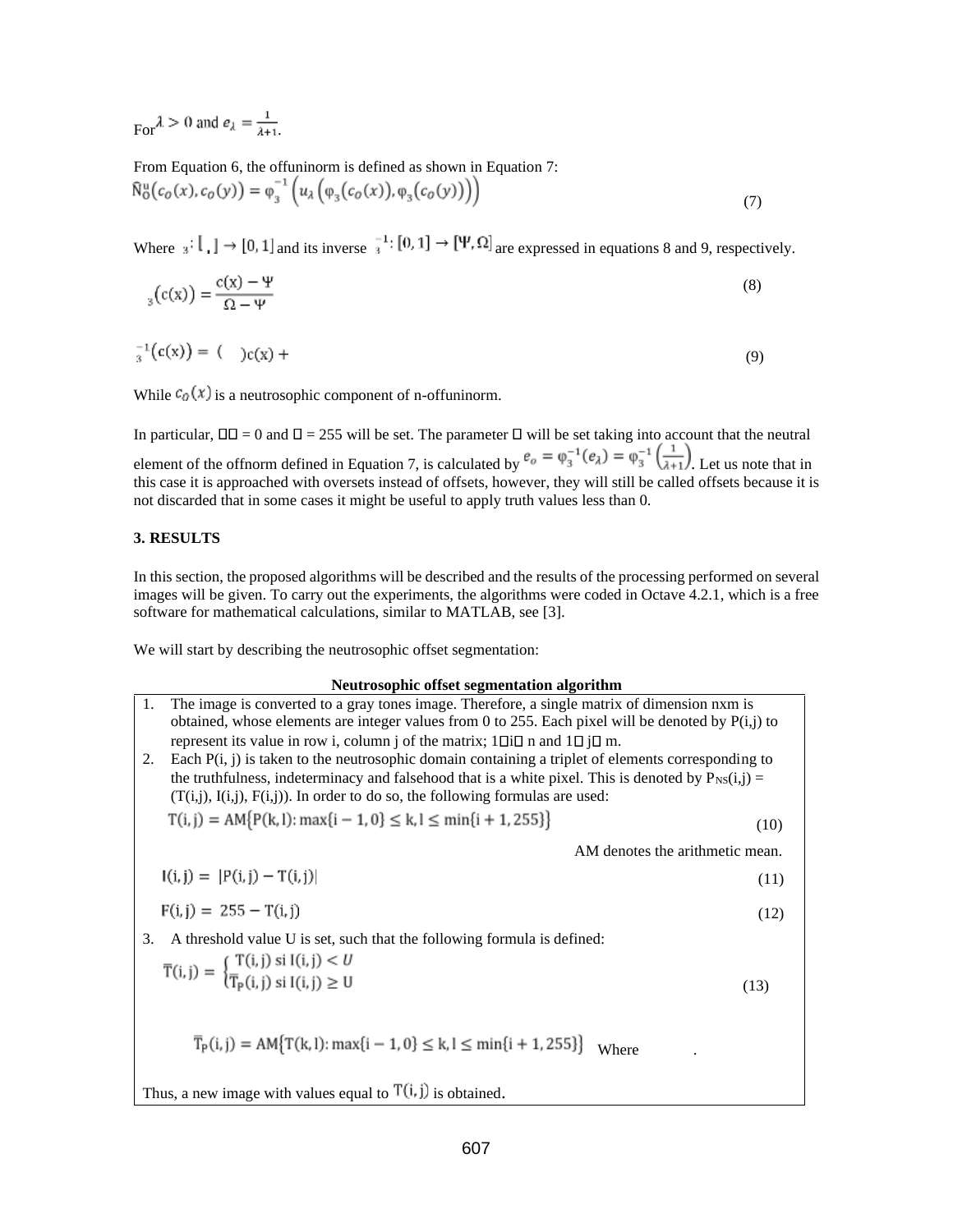- 4. k-means algorithm is applied to classify each of the values of the new image with  $k=3$  as it minimum value.
- 5. Finish.

Next, we apply this algorithm on three original images without noise and on two copies of each one of them, to which two different levels of salt and pepper noise were incorporated, the results can be seen in Figures 1, 2 and 3.



**Figure 1.** Segmentation of a geometric image using the neutrosophic offset segmentation algorithm. From left to right, at the top, it goes from image without noise to image with most noise. In the lower part the result of the segmentation of the upper images.



Figure 2. Segmentation of an image of the brain by means of the neutrosophic offset segmentation algorithm. From left to right, at the top, it goes from image without noise to image with most noise. In the lower part the result of the segmentation of the upper images.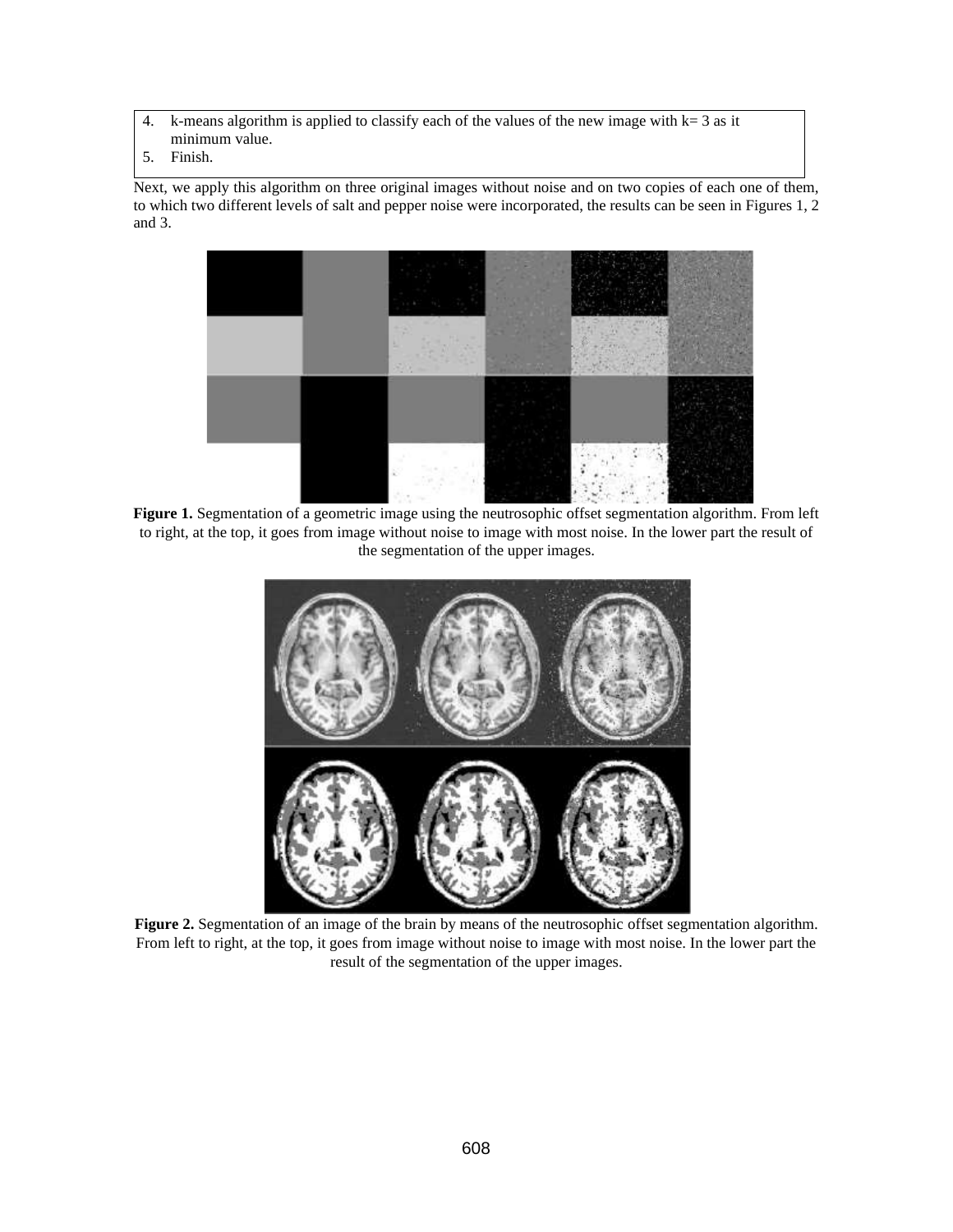

**Figure 3.** Segmentation of a landscape image using the segmentation neutrosophic offset algorithm. From left to right, at the top, it goes from image without noise to image with most noise. In the lower part we can see the result of the segmentation of the upper images.

Below is the description for the edges detection algorithm based on offuninorms.

## **Neutrophic Offset Edge Detection Algorithm**



8. Finish.

The previous algorithm was applied to two images, as can be seen in Figure 4.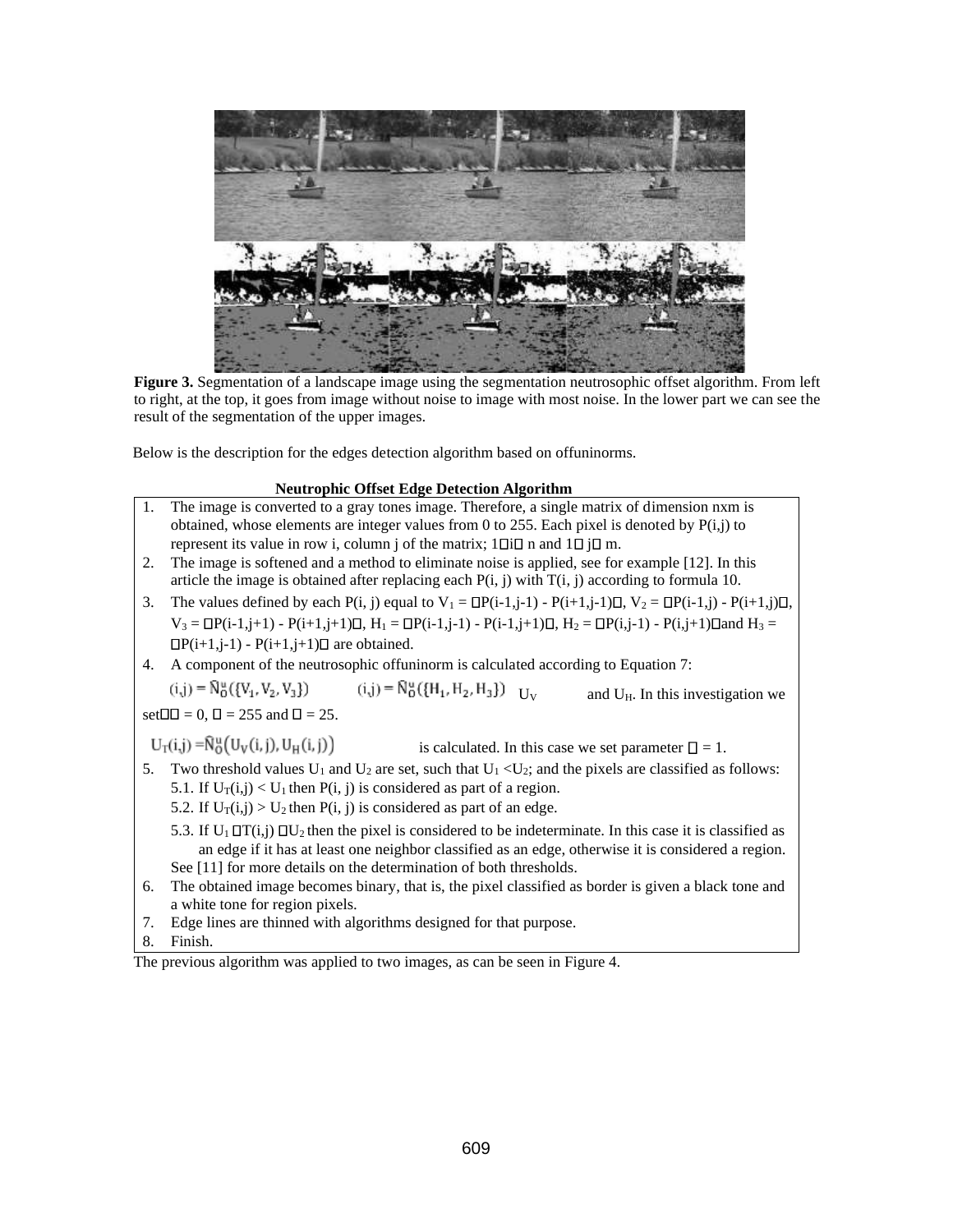

**Figure 4.** Edge detection with neutrosophic offset edge detection algorithm. On the left the original images appear, on the right we see images of objects with detected edges.

When applying the algorithm, it was not necessary to apply steps 5, 6 and 7, because the images were obtained in binary form and the lines were sufficiently thin.

## **4. CONCLUSIONS**

In this paper, two algorithms based on offsets were proposed. The first one is based on neutrosophic offsets for image segmentation. The second one uses a neutrosophic offuninorms for edge detection. An advantage of both algorithms is the use of offsets, which simplifies the calculations since normalization is not necessary because the interval of definition may exceed the classic [0, 1]. Examples of segmentation and edge detection of several images were offered and the results were visually acceptable. In the case of edge detection, in the experiments carried out, the algorithm executes the binarization of the image and the thinning of the edges without the need to use additional algorithms. In both algorithms the noise of salt and pepper artificially introduced by the authors to the original images was reduced.

## **RECEIVED: DECEMBER 2019. REVISED: FEBRUARY, 2020.**

## **REFERENCES**

- [1] DE BAETS, B. and FODOR, J. (1999):Van Melle's combining function in MYCIN is a representable uninorm: An alternative proof. **Fuzzy Sets and Systems**,104, 133-136.
- [2] DESCHRIJVER, G. and KERRE, E.E. (2004):Uninorms in *L\**-fuzzy set theory. **Fuzzy Sets and Systems**, 148, 243-262.
- [3] EATON, J. W., BATEMAN, D., HAUBERG, S. and WEHBRING, R. (2017):**GNU Octave: A highlevel interactive language for numerical computations**, versión 4.2.1. url: [http://www.gnu.org/software/octave/doc/interpreter.](http://www.gnu.org/software/octave/doc/interpreter)
- [4] FODOR, J., RUDAS, I. J. and BEDE, B. (2006):Uninorms and absorbing norms with applications to Image Processing. In: Proceedings of the 4th **Serbian-Hungarian Joint Symposium on Intelligent Systems, SISY, Subotica, Serbia**, Septiembre 29-30, 59-72.